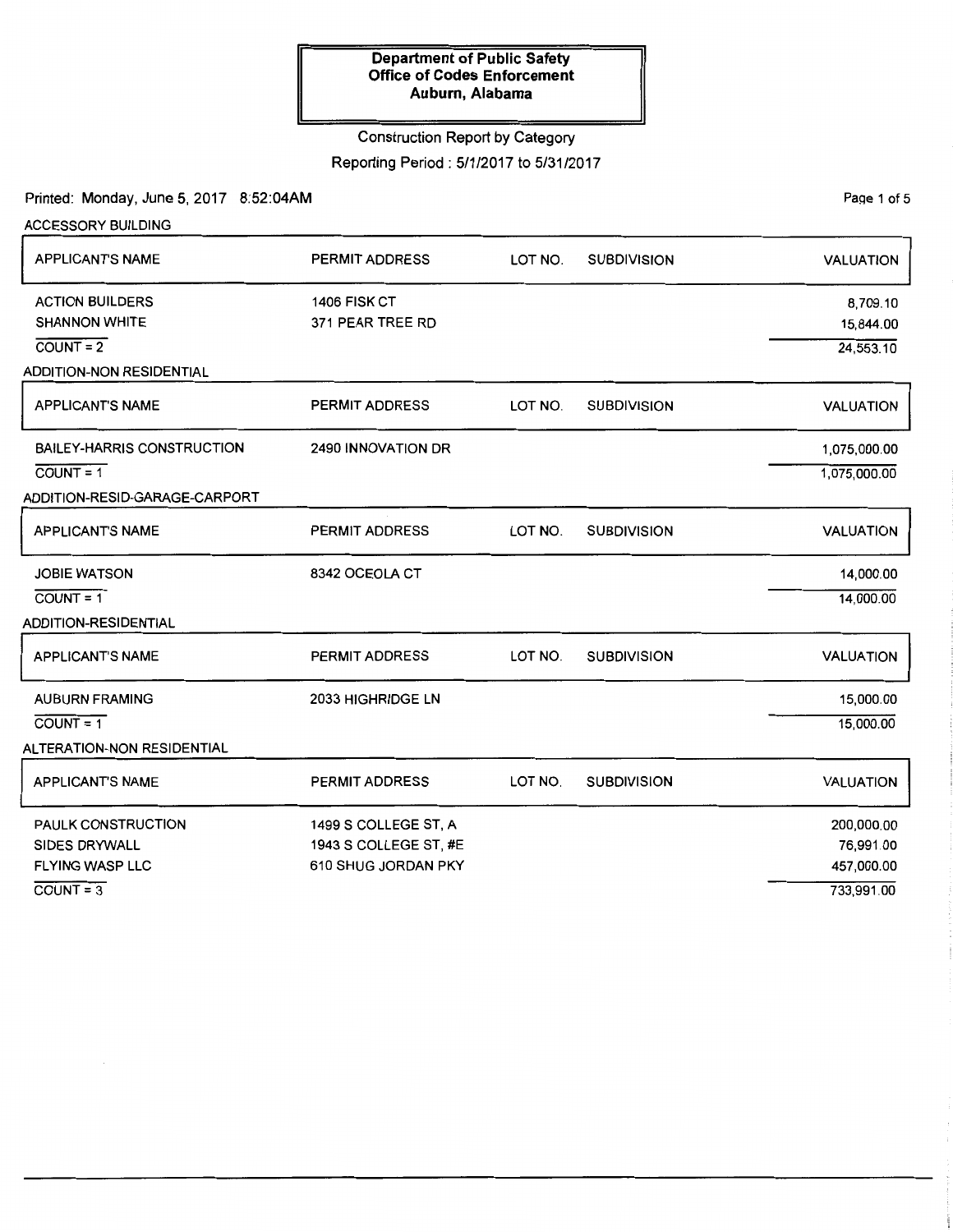### Construction Report by Category

Reporting Period : 5/1/2017 to 5/31/2017

Printed: Monday, June 5, 2017 8:52:04AM

ALTERATION-RESIDENTIAL

| <b>APPLICANTS NAME</b>          | <b>PERMIT ADDRESS</b>       | LOT NO. | <b>SUBDIVISION</b> | <b>VALUATION</b> |
|---------------------------------|-----------------------------|---------|--------------------|------------------|
| L.M.E.                          | 1548 REYNOLDS DR            |         |                    | 4,000.00         |
| SEARS HOME IMPROVEMENT PRODUCT  | 1455 BEDROCK DR             |         |                    | 9,729.99         |
| WINDOW WORLD OF MONTGOMERY      | <b>630 SHAWNEE ST</b>       |         |                    | 4,255.00         |
| THE HOME DEPOT                  | 1544 LAKEWOOD PL            |         |                    | 4,640.00         |
| <b>FREEMAN CONSTRUCTION LLC</b> | 370 BUTTERNUT DR            |         |                    | 5,602.00         |
| <b>SCHUMACHER HOMES LLC</b>     | 1726 FAIRWAY DR             |         |                    | 34,000.00        |
| <b>MID SOUTH SIDING</b>         | <b>141 TOOMER ST</b>        |         |                    | 9,200.00         |
| <b>JAMES B SPRAYBERRY</b>       | 523 GODFREY LN              |         |                    | 20,000.00        |
| <b>WILLIAM NIX</b>              | 643 CARY DR                 |         |                    | 30,000.00        |
| WINDOW WORLD OF MONTGOMERY      | 370 CARY DR                 |         |                    | 1,838.00         |
| WINDOW WORLD OF MONTGOMERY      | 2609 ORCHARD CIR            |         |                    | 1,746.00         |
| $COUNT = 11$                    |                             |         |                    | 125,010.99       |
| AMUSEMENT/SOCIAL/RECREATIONAL   |                             |         |                    |                  |
|                                 |                             |         |                    |                  |
| <b>APPLICANT'S NAME</b>         | PERMIT ADDRESS              | LOT NO. | <b>SUBDIVISION</b> | <b>VALUATION</b> |
| <b>BLUE HAVEN POOLS</b>         | <b>1507 MCCURRY LN</b>      |         |                    | 40,000.00        |
| $COUNT = 1$                     |                             |         |                    | 40,000.00        |
| ROOFING-RESIDENTIAL             |                             |         |                    |                  |
|                                 |                             |         |                    |                  |
| <b>APPLICANT'S NAME</b>         | <b>PERMIT ADDRESS</b>       | LOT NO. | <b>SUBDIVISION</b> | VALUATION        |
| <b>MCCRORY CONTRACTING</b>      | 915 SANDERS ST              |         |                    | 8,000.00         |
| HIVE PARTNERS, LLC              | <b>627 WRIGHTS MILL RD</b>  |         |                    | 10,000.00        |
| APEX ROOFING AND RESTORATION    | <b>1886 AMBERTON CT</b>     |         |                    | 8,840.31         |
| APEX ROOFING AND RESTORATION    | <b>782 MILLERS POINT RD</b> |         |                    | 6,625.80         |
| <b>SUPERIOR ROOFING</b>         | 562 WRIGHTS MILL RD         |         |                    | 8,945.00         |
| APEX ROOFING AND RESTORATION    | <b>1440 CROSSING WAY</b>    |         |                    | 9,500.00         |
| YELLOWHAMMER ROOFING, INC.      | 1900 WRIGHTS MILL RD        |         |                    | 19,495.78        |
| <b>CAM CONTRACTING</b>          | 372 S DEAN RD               |         |                    | 2,768.13         |
| TRIPLE B CONSTRUCTION           | 1216 E SAMFORD AVE          |         |                    | 10,972.20        |
| <b>SUPERIOR ROOFING</b>         | 807 BERRY LN                |         |                    | 10,065.00        |
| <b>SUPERIOR ROOFING</b>         | 1114 S COLLEGE ST           |         |                    | 15,250.00        |
| <b>MCCRORY CONTRACTING</b>      | 1015 CHINOOK ST             |         |                    | 3,000.00         |
| APEX ROOFING AND RESTORATION    | <b>1428 CROSSING WAY</b>    |         |                    | 7,535.90         |
| APEX ROOFING AND RESTORATION    | 1440 CROSSING WAY           |         |                    | 8,532.37         |
| <b>SUPERIOR ROOFING</b>         | 715 MOORES MILL DR          |         |                    | 15,100.00        |
| $COUNT = 15$                    |                             |         |                    | 144,630.49       |

Page 2 of 5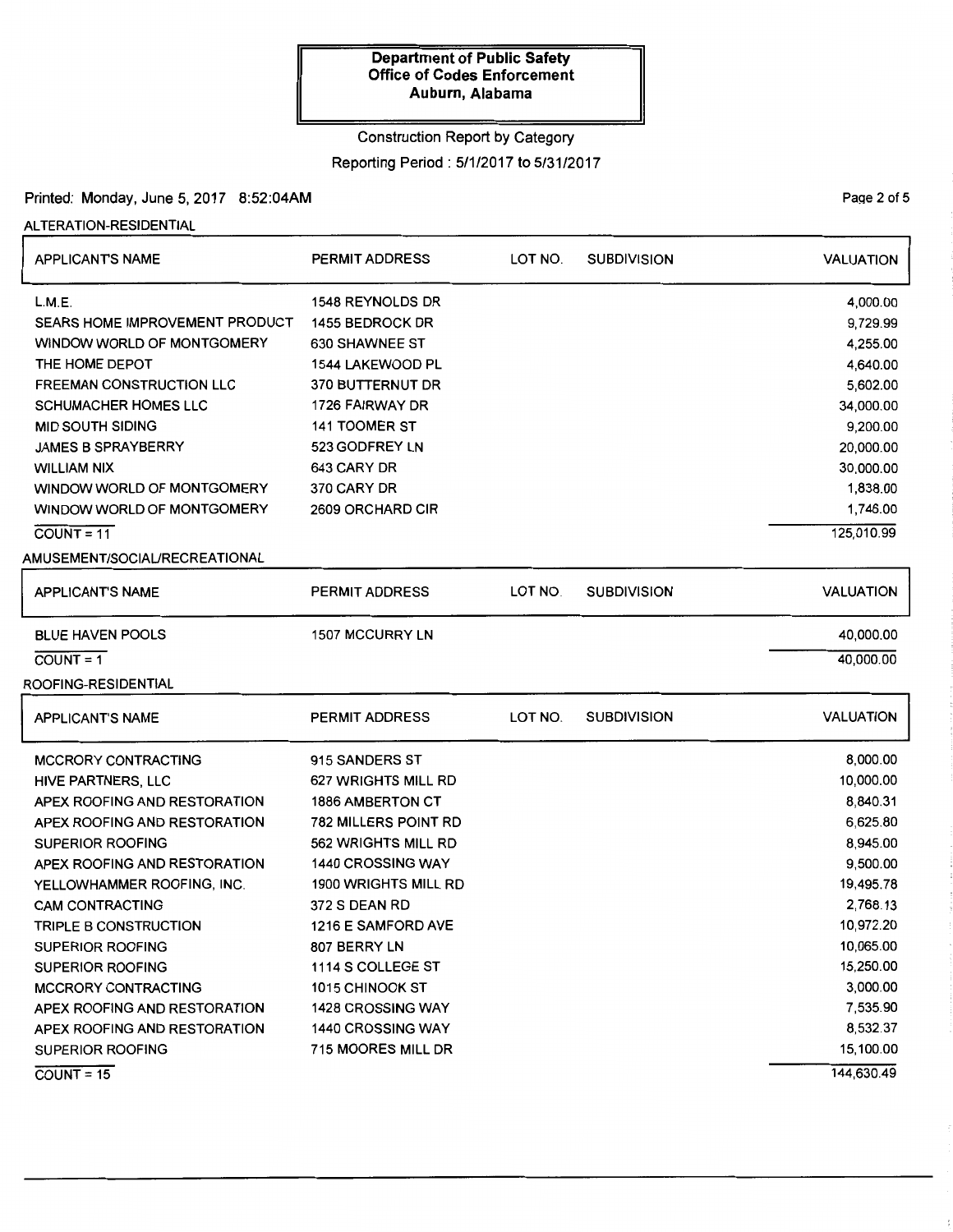# Construction Report by Category Reporting Period : 5/1/2017 to 5/31/2017

### Printed: Monday, June 5, 2017 8:52:04AM

### SINGLE FAMILY HOUSE-ATTACHED

| <b>APPLICANT'S NAME</b>    | PERMIT ADDRESS                 | LOT NO. | <b>SUBDIVISION</b>   | <b>VALUATION</b> |
|----------------------------|--------------------------------|---------|----------------------|------------------|
| <b>TOLAND CONSTRUCTION</b> | <b>2328 PAM CIR</b>            | 292     | <b>MIMMS TRAIL</b>   | 257,947.78       |
| TOLAND CONSTRUCTION        | 2324 PAM CIR                   | 291     | <b>MIMMS TRAIL</b>   | 242.084.11       |
| TOLAND CONSTRUCTION        | 2320 PAM CIR                   | 291     | <b>MIMMS TRAIL</b>   | 257,542.78       |
| DILWORTH DEVELOPMENT       | <b>1415 SHERIDAN GLEN XING</b> | 40-A    | <b>ROSEMARY GATE</b> | 156.929.60       |
| DILWORTH DEVELOPMENT       | <b>1411 SHERIDAN GLEN XING</b> | $41-A$  | <b>ROSEMARY GATE</b> | 156.454.28       |
| DILWORTH DEVELOPMENT       | <b>1409 SHERIDAN GLEN XING</b> | 42-A    | <b>ROSEMARY GATE</b> | 156.454.28       |
| DILWORTH DEVELOPMENT       | <b>1407 SHERIDAN GLEN XING</b> | 43-A    | <b>ROSEMARY GATE</b> | 156.929.60       |
| DILWORTH DEVELOPMENT       | 1405 SHERIDAN GLEN XING        | 44-A    | <b>ROSEMARY GATE</b> | 156.454.28       |
| DILWORTH DEVELOPMENT       | 1403 SHERIDAN GLEN XING        | 45-A    | <b>ROSEMARY GATE</b> | 156,929.60       |
| $COUNT = 9$                |                                |         |                      | 1,697,726.31     |

PaQe 3 of 5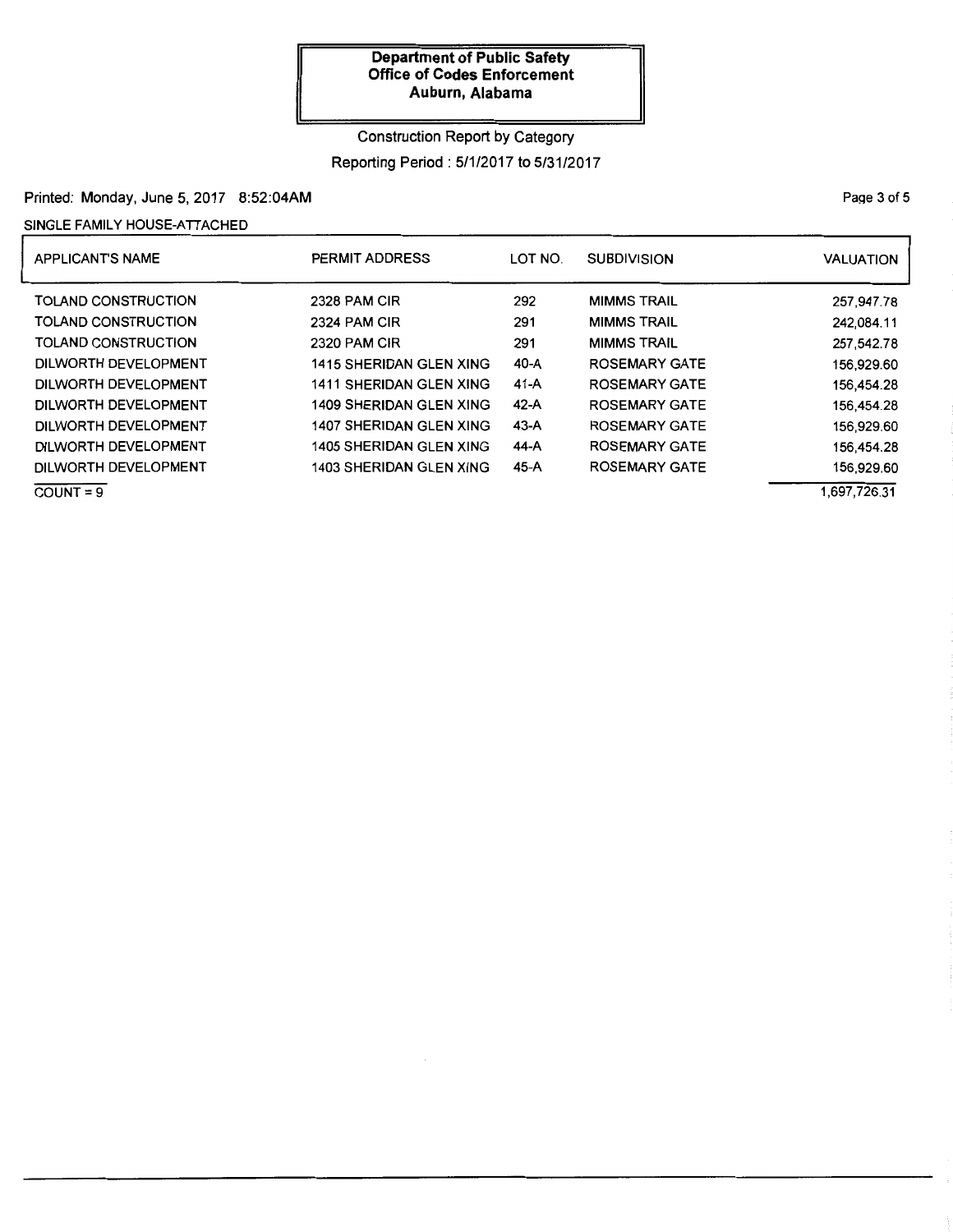# Construction Report by Category Reporting Period: 5/1/2017 to 5/31/2017

### Printed: Monday, June 5, 2017 8:52:04AM Page 4 of 5

### SINGLE FAMILY HOUSE-DETACHED

| <b>APPLICANT'S NAME</b>            | PERMIT ADDRESS             | LOT NO. | <b>SUBDIVISION</b>          | <b>VALUATION</b> |
|------------------------------------|----------------------------|---------|-----------------------------|------------------|
| STROUD CONSTRUCTION                | <b>424 LIGHTNESS DR</b>    | 260     | <b>SOLAMERE</b>             | 198,351.76       |
| <b>HARRIS DOYLE HOMES</b>          | 1138 SOUTHRIDGE CT         | 68      | <b>CYPRESS POINT</b>        | 384, 193.90      |
| <b>HARRIS DOYLE HOMES</b>          | <b>1180 SOUTHRIDGE CT</b>  | 61      | <b>CYPRESS POINT</b>        | 358,241.37       |
| <b>SIMS &amp; COMPANY LLC</b>      | 2210 HERITAGE RIDGE LN     | 44      | <b>ASHETON LAKES</b>        | 324, 157.41      |
| COLVIN EVANS CONSTRUCTION LLC      | 1707 CANDLER WAY           | 108     | <b>MOORES MILL GOLF 4TH</b> | 434,552.34       |
| <b>RIDGE CREST PROPERTIES LLC</b>  | <b>1526 CLUB CREEK DR</b>  | 32      | YARBROUGH FARMS PH II       | 335,414.55       |
| A & B HOMEBUILDERS                 | <b>1538 CLUB CREEK DR</b>  | 34      | YARBROUGH FARMS PH II       | 285,000.00       |
| <b>MICHAEL ALLEN HOMES</b>         | 2172 WELCH XING            | 67      | <b>ASHETON LAKES</b>        | 320,268.60       |
| STONE MARTIN BUILDERS              | 2493 SNOWSHILL LN          | 57      | THE OAKS AT COTSWOLD        | 223,851.35       |
| <b>AUBURDAN INC</b>                | 153 GRAZIA WAY             | 2       | <b>TIVOLI</b>               | 318,498.52       |
| <b>EDGAR HUGHSTON BUILDER INC.</b> | 831 WEST RICHLAND CIR      | 63      | <b>WEST RICHLAND ROAD</b>   | 285,386.63       |
| HOLLAND HOMES INC.                 | 1772 W FARMVILLE RD        | 112     | <b>HIGHLANDS</b>            | 352,733.30       |
| <b>STONE MARTIN BUILDERS</b>       | <b>2429 SNOWSHILL LN</b>   | 42      | THE OAKS AT COTSWOLD        | 224,867.79       |
| <b>STONE MARTIN BUILDERS</b>       | 2411 SNOWSHILL LN          | 39      | THE OAKS AT COTSWOLD        | 272,525.02       |
| <b>EAST CONSTRUCTION LLC</b>       | 2137 PRESERVE DR           | 99      | <b>PRESERVE</b>             | 357,000.00       |
| DILWORTH DEVELOPMENT               | 960 ANDREWS AVE            | 197     | YARBROUGH FARMS - THE PARC  | 309,049.25       |
| DILWORTH DEVELOPMENT               | 1522 PING CT               | 257     | YARBROUGH FARMS PINE VALLEY | 837,567.21       |
| <b>EASTBROOK HOMES</b>             | 2256 TURNBURY LN           | 68      | <b>SHELTON COVE</b>         | 279,900.00       |
| HOMESTEAD RESIDENTIAL              | 261 QUARRY PL              | 102     | <b>STONEWOOD FARMS</b>      | 325,829.90       |
| RIDGE CREST PROPERTIES LLC         | <b>1243 FALLS CREST DR</b> | 86      | YARBROUGH FARMS PH II       | 305,094.41       |
| <b>MICHAEL ALLEN HOMES</b>         | 1181 FALLS CREST PL        | 74      | YARBROUGH FARMS PH II       | 415,221.04       |
| <b>BUILDERS PROFESSIONAL GROUP</b> | 2723 MIMMS LN              | 202     | <b>MIMMS TRAIL</b>          | 356,768.12       |
| <b>HOLLAND HOMES INC.</b>          | 1700 OVERHILL CT           | 83      | <b>HIGHLANDS</b>            | 272,241.47       |
| <b>HOLLAND HOMES INC.</b>          | 1675 OVERHILL CT           | 2       | <b>HIGHLANDS</b>            | 201,546.13       |
| <b>HOLLAND HOMES INC.</b>          | 1671 OVERHILL CT           | 3       | <b>HIGHLANDS</b>            | 192,745.92       |
| STONE MARTIN BUILDERS              | 2423 SNOWSHILL LN          | 41      | THE OAKS AT COTSWOLD        | 202,000.03       |
| <b>STONE MARTIN BUILDERS</b>       | 2316 SNOWSHILL LN          | 89      | THE OAKS AT COTSWOLD        | 202,000.03       |
| STONE MARTIN BUILDERS              | 2477 SNOWSHILL LN          | 54      | THE OAKS AT COTSWOLD        | 273,412.73       |
| DILWORTH DEVELOPMENT               | 1301 FALLS CREST DR        | 96      | YARBROUGH FARMS PAHSE 3     | 327,339.74       |
| <b>AUBURDAN INC</b>                | 188 GRAZIA WAY             | 23      | <b>TIVOLI</b>               | 318,538.00       |
| AUBURDAN INC                       | 146 GRAZIA WAY             | 14      | <b>TIVOLI</b>               | 317,678.41       |
| <b>CARRIAGE HOMES LLC</b>          | 935 MRS JAMES RD           | $1A-1$  | <b>NORTHWOODS</b>           | 439,759.00       |
| <b>MICHAEL ALLEN HOMES</b>         | <b>3 DICKENS ALY</b>       | 42-A2   | <b>LEGACY</b>               | 402,459.67       |
| <b>EASTBROOK HOMES</b>             | 2008 MOHICAN DR            | 186-A   | <b>PRESERVE</b>             | 227,456.01       |
| EDGAR HUGHSTON BUILDER INC.        | 1861 MOYLE LN              | 122     | <b>MORGAN WOODS</b>         | 244,113.05       |
| <b>EDGAR HUGHSTON BUILDER INC.</b> | 1863 MOYLE LN              | 123     | <b>MORGAN WOODS</b>         | 267,255.03       |
| <b>HOLLAND HOMES INC.</b>          | 1752 W FARMVILLE RD        | 111     | <b>HIGHLANDS</b>            | 326,529.97       |
| HAYLEY-FREEMAN CONST CO            | 2698 SOPHIA CT             | 167     | <b>TUSCANY HILLS</b>        | 263,500.00       |
| <b>EDGAR HUGHSTON BUILDER INC.</b> | 988 WEST RICHLAND CIR      | 53      | <b>WEST RICHLAND ROAD</b>   | 303,255.00       |
| <b>EDGAR HUGHSTON BUILDER INC.</b> | 992 WEST RICHLAND CIR      | 54      | <b>WEST RICHLAND ROAD</b>   | 298, 157.75      |
| <b>EDGAR HUGHSTON BUILDER INC.</b> | 998 WEST RICHLAND CIR      | 56      | <b>WEST RICHLAND ROAD</b>   | 287,727.22       |
| <b>EDGAR HUGHSTON BUILDER INC.</b> | 975 WEST RICHLAND CIR      | 98      | <b>WEST RICHLAND ROAD</b>   | 295,342.05       |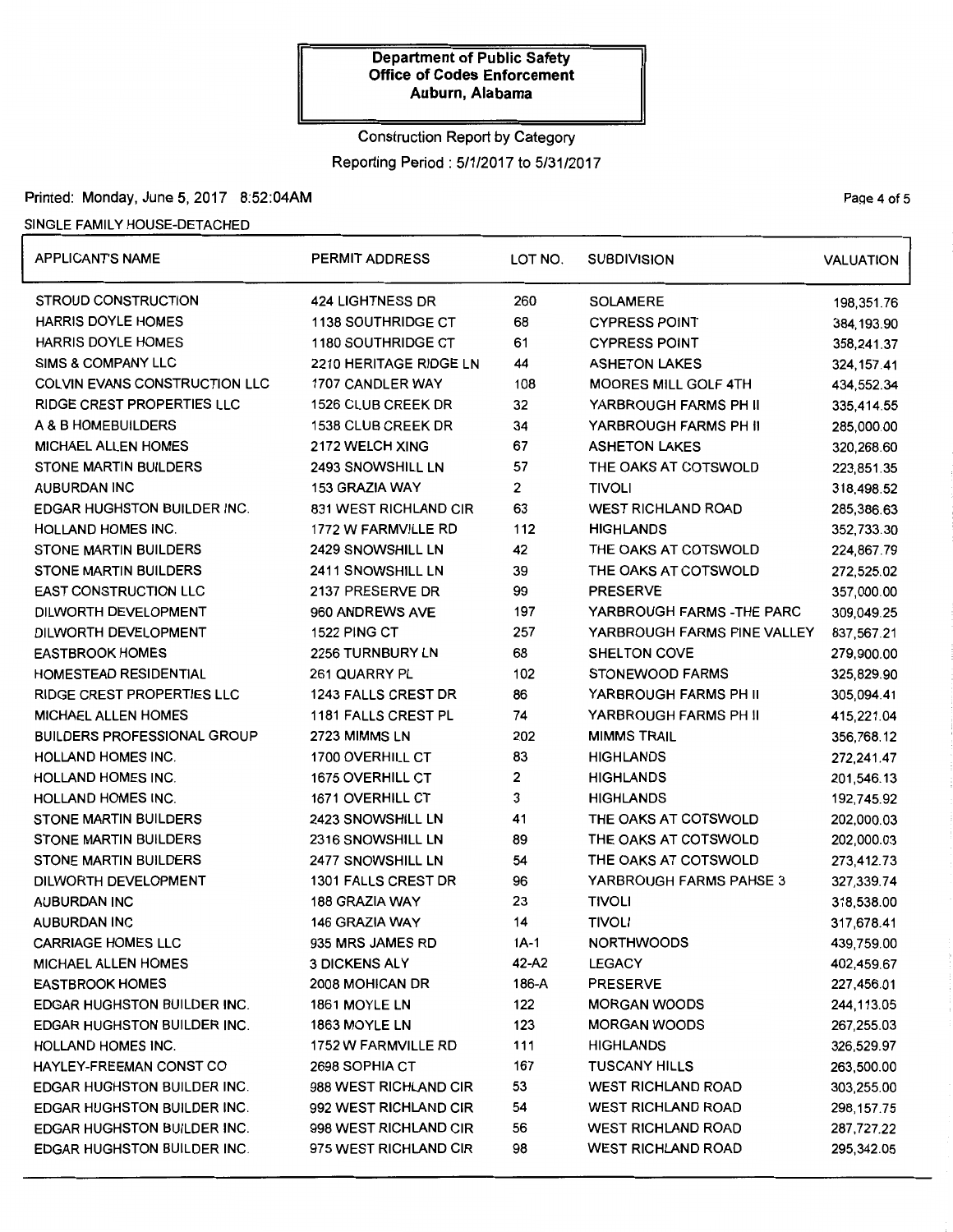# Construction Report by Category

Reporting Period: 5/1/2017 to 5/31/2017

Printed: Monday, June 5, 2017 8:52:04AM

SINGLE FAMILY HOUSE-DETACHED

| <b>APPLICANT'S NAME</b>            | <b>PERMIT ADDRESS</b> | LOT NO.<br><b>SUBDIVISION</b> |                           | <b>VALUATION</b> |
|------------------------------------|-----------------------|-------------------------------|---------------------------|------------------|
| <b>EDGAR HUGHSTON BUILDER INC.</b> | 995 WEST RICHLAND CIR | 102                           | <b>WEST RICHLAND ROAD</b> | 361,227.86       |
| <b>EDGAR HUGHSTON BUILDER INC.</b> | 979 WEST RICHLAND CIR | 99                            | <b>WEST RICHLAND ROAD</b> | 258,958.31       |
| <b>EDGAR HUGHSTON BUILDER INC.</b> | 985 WEST RICHLAND CIR | 100                           | <b>WEST RICHLAND ROAD</b> | 284,981.63       |
| <b>EDGAR HUGHSTON BUILDER INC.</b> | 991 WEST RICHLAND CIR | 101                           | <b>WEST RICHLAND ROAD</b> | 340,145.48       |
| $COUNT = 46$                       |                       |                               |                           | 14,412,842.96    |
| STORE/CUSTOMER SERVICE             |                       |                               |                           |                  |
| <b>APPLICANT'S NAME</b>            | <b>PERMIT ADDRESS</b> | LOT NO.                       | <b>SUBDIVISION</b>        | <b>VALUATION</b> |
| STEWART PERRY COMPANY              | 1550 OPELIKA RD STE 7 | 7                             |                           | 2,091,650.00     |
| $COUNT = 1$                        |                       |                               |                           | 2.091.650.00     |
| <b>TWO-FAMILY BUILDING</b>         |                       |                               |                           |                  |
| <b>APPLICANT'S NAME</b>            | <b>PERMIT ADDRESS</b> | LOT NO.                       | <b>SUBDIVISION</b>        | <b>VALUATION</b> |
| HAYLEY-FREEMAN CONST CO            | 1989/1991 DOWNS WAY   | 55A                           | <b>LONGLEAF CROSSING</b>  | 325,517.55       |
| $COUNT = 1$                        |                       |                               |                           | 325,517.55       |
|                                    |                       |                               |                           |                  |

TOTAL COUNT = 92

TOTAL VALUATION=

20,699,922.40

BUILDING OFFICIAL

PaQe 5 of 5